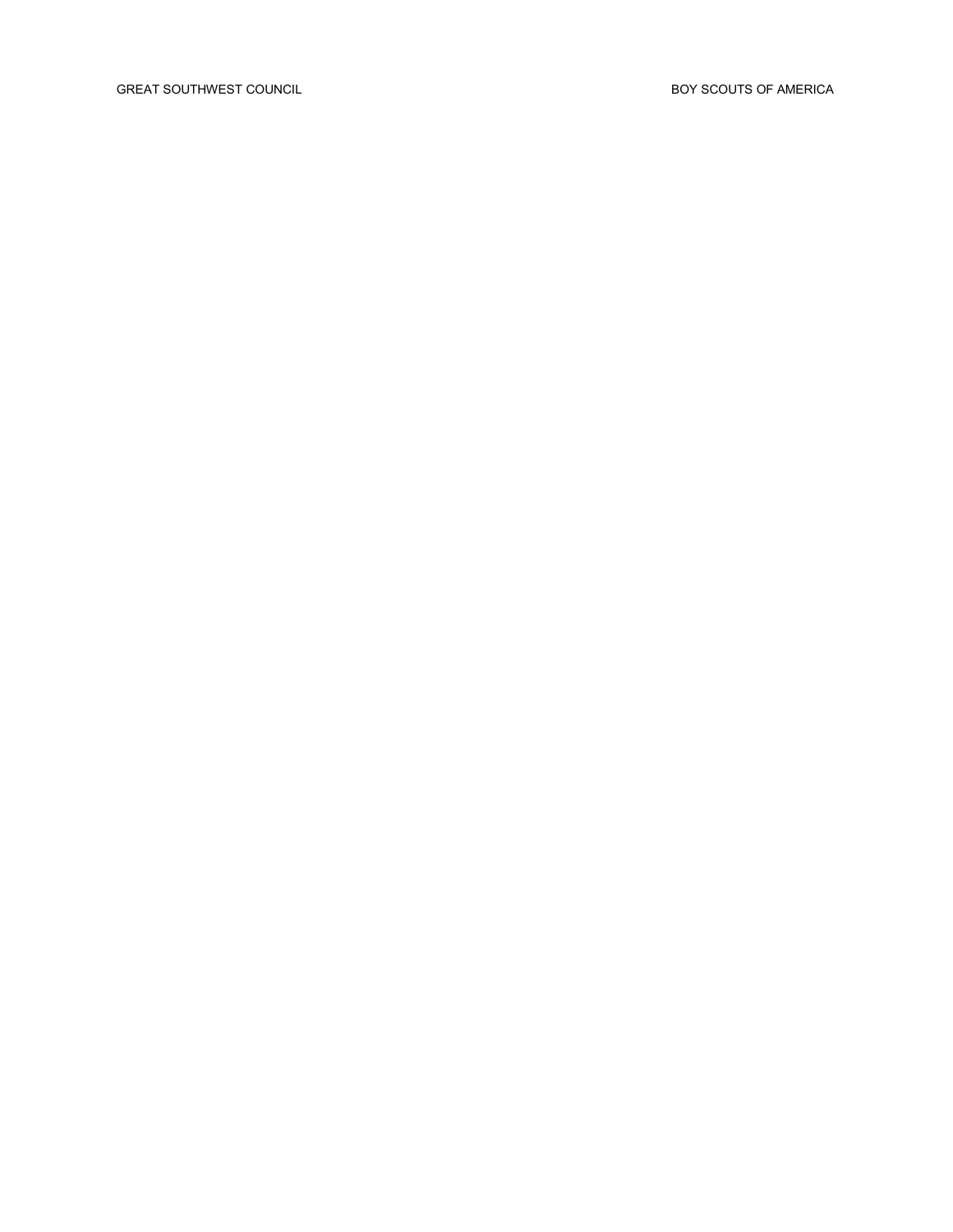**Statement covering the nominee's standing in the community, citing activities in which the individual is most active in business, professional, civic, religious, educational, fraternal, veteran, rural, and other fields exclusive of Scouting:** 

**Record of noteworthy service of exceptional character to youth within the territory under the jurisdiction of this council:**

**Please give any other reason why this person should be awarded the Silver Beaver:**